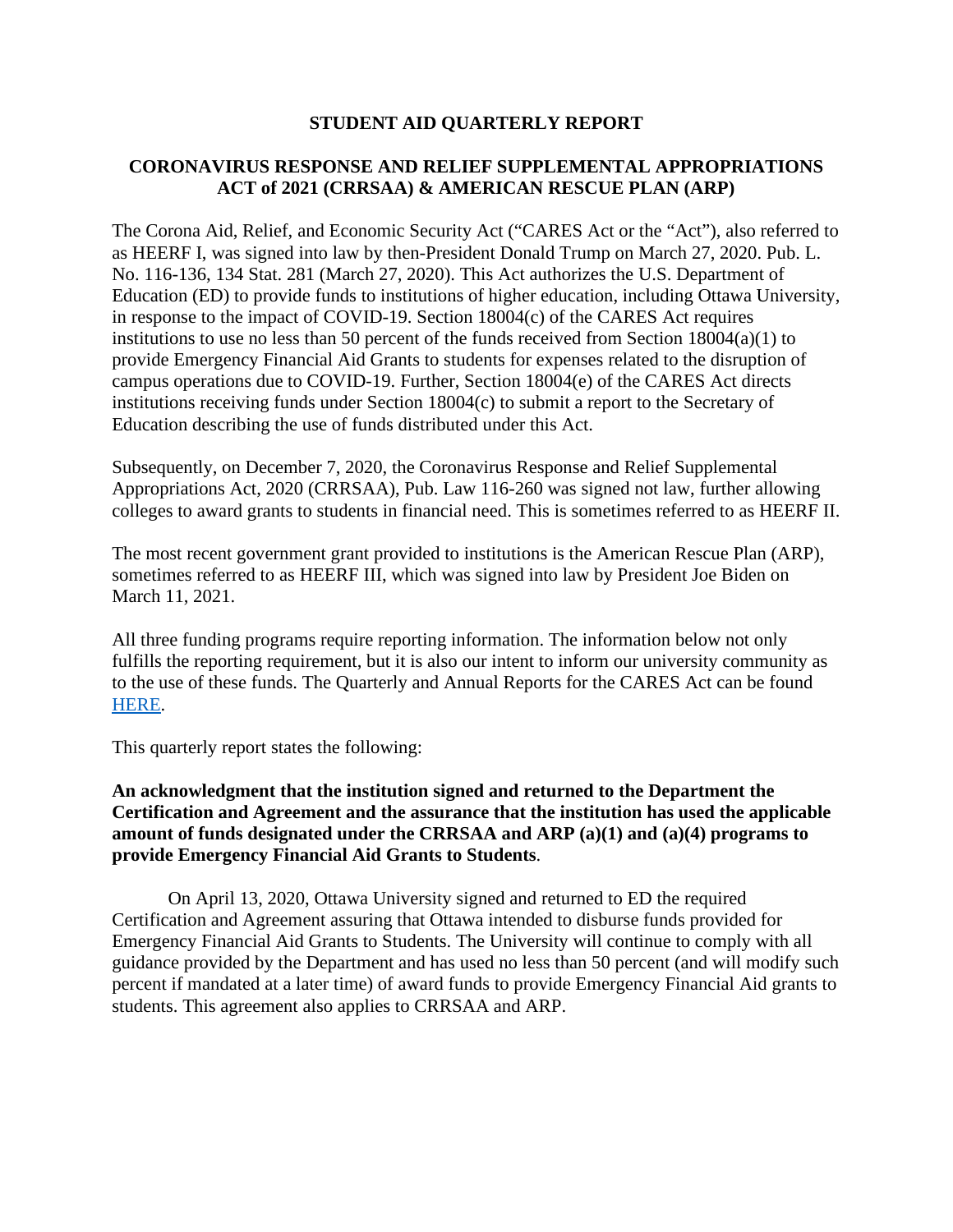### **The total amount of funds that the institution will receive or has received from the Department pursuant to the institution's Certification and Agreement for Emergency Financial Aid Grants to Students under the CRRSAA and ARP (a)(1) and (a)(4) programs**.

The total amount of Emergency Financial Aid Grants to Students received and distributed under CRRSAA is \$833,817 and the money received and specifically allotted for students under ARP is \$3,521,155.

### **The total amount of Emergency Financial Aid Grants distributed to students under the CRRSAA and ARP (a)(1) and (a)(4) programs as of the date of submission (***i.e.,* **as of the initial report and every calendar quarter thereafter).**

The total amount of Emergency Financial Aid Grants distributed to students as of March 31, 2022, is \$1,085,942.

# **The estimated total number of students at the institution that are eligible to receive Emergency Financial Aid Grants to Students under the CRRSAA and ARP (a)(1) and (a)(4) programs**.

Under the government guidelines for eligibility, which were expanded under ARP, the number of eligible students as of March 31, 2022, is approximately 3,711.

# **The total number of students who have received an Emergency Financial Aid Grant to students under the CRRSAA and ARP (a)(1) and (a)(4) programs**.

The University has awarded 434 students Emergency Financial Aid Grants.

# **The method(s) used by the institution to determine which students receive Emergency Financial Aid Grants and how much they would receive under the CRRSAA and ARP (a)(1) and (a)(4) programs**.

Ottawa University determined eligibility for the emergency student grants based on guidance from the ED. ED requires institutions to prioritize grants to students with exceptional financial needs. Although the first grant of emergency funding, issued in April 2020, was limited to students who were residential, Title IV eligible students, those limitations were later removed, and the grants no longer have such limits. As the method of disbursement then allowed more flexibility, the University was able to look at a wider pool, including non-residential students, as long as those students were in a higher education institution during the pandemic and had exceptional financial needs.

Using the ED's guidelines for CRRSAA and ARP, the University looked at two "phases" of emergency grants to students, both aimed at assisting students in continuing their education. In the first phase, the University identified students who showed an exceptional financial need and identified those who would be unlikely to attend future academic terms in any educational setting due to COVID-19-related financial hardships. These students were awarded grants based on an estimated need. In the second phase, the University identified students who showed an exceptional financial need based on their expected family financial contribution using the most